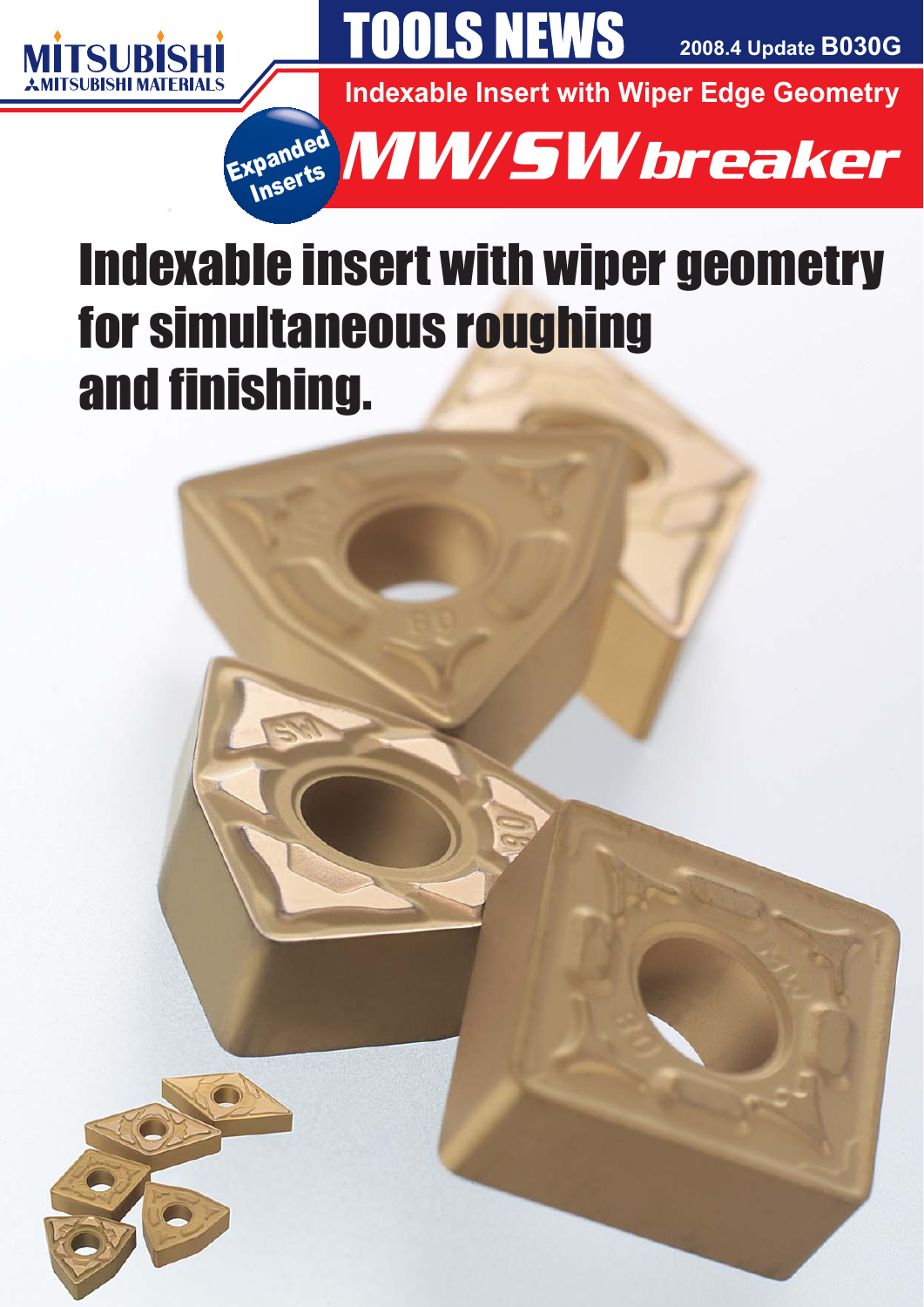# **Indexable Insert with Wiper Edge Geometry**

# **Features** MW/SWbreaker

High efficiency insert, surface finish doesn't deteriorate even when the feed rate is increased!

# **MWbreaker** (Negative Insert)



Wiper improves surface finishes.

# **MWbreaker** (Positive Insert)



# **SWbreaker** (Negative Insert)



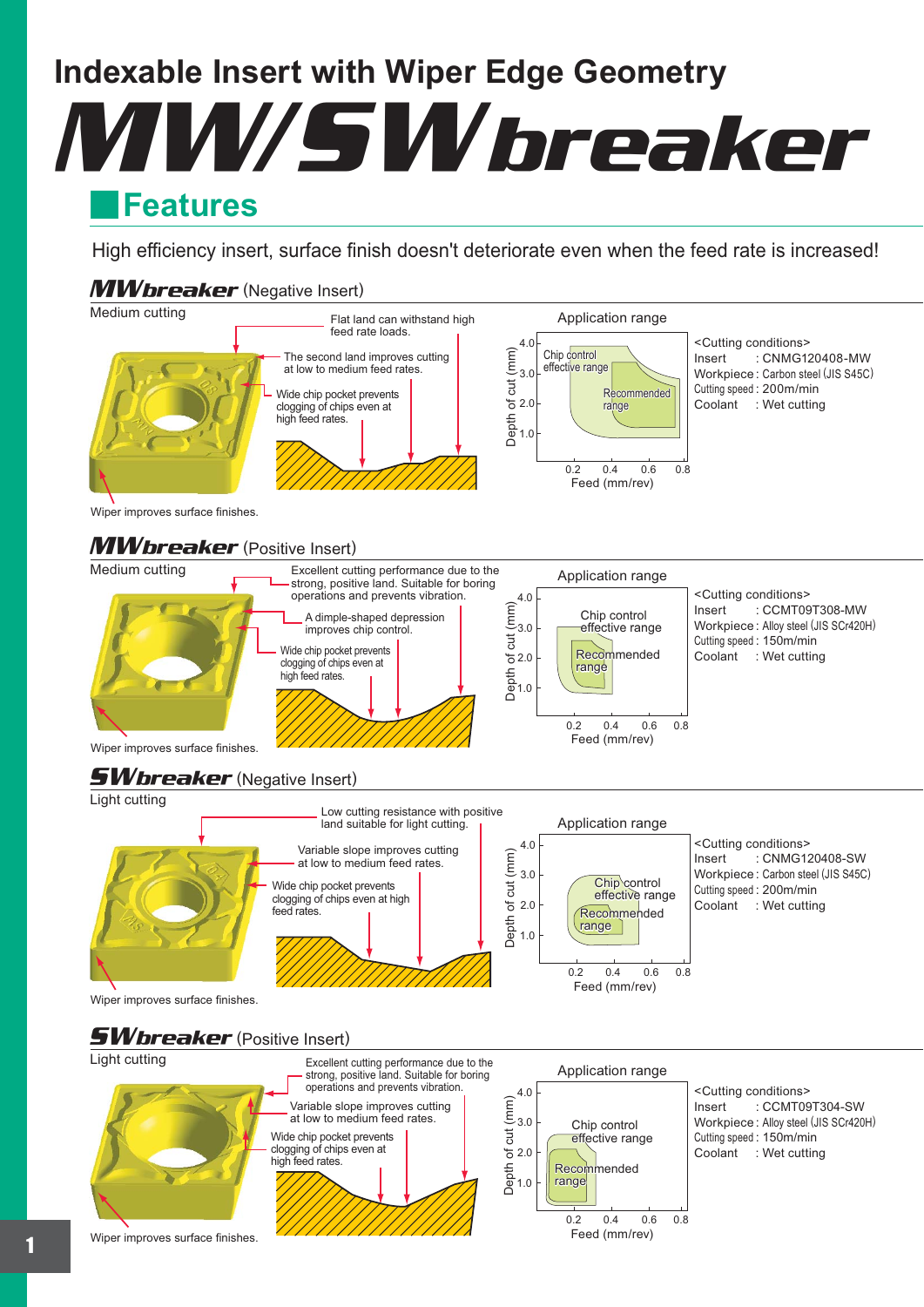

#### **Effective Use**

Replacing a conventional indexable insert with an **MW** breaker or **SW** breaker has the following advantages.

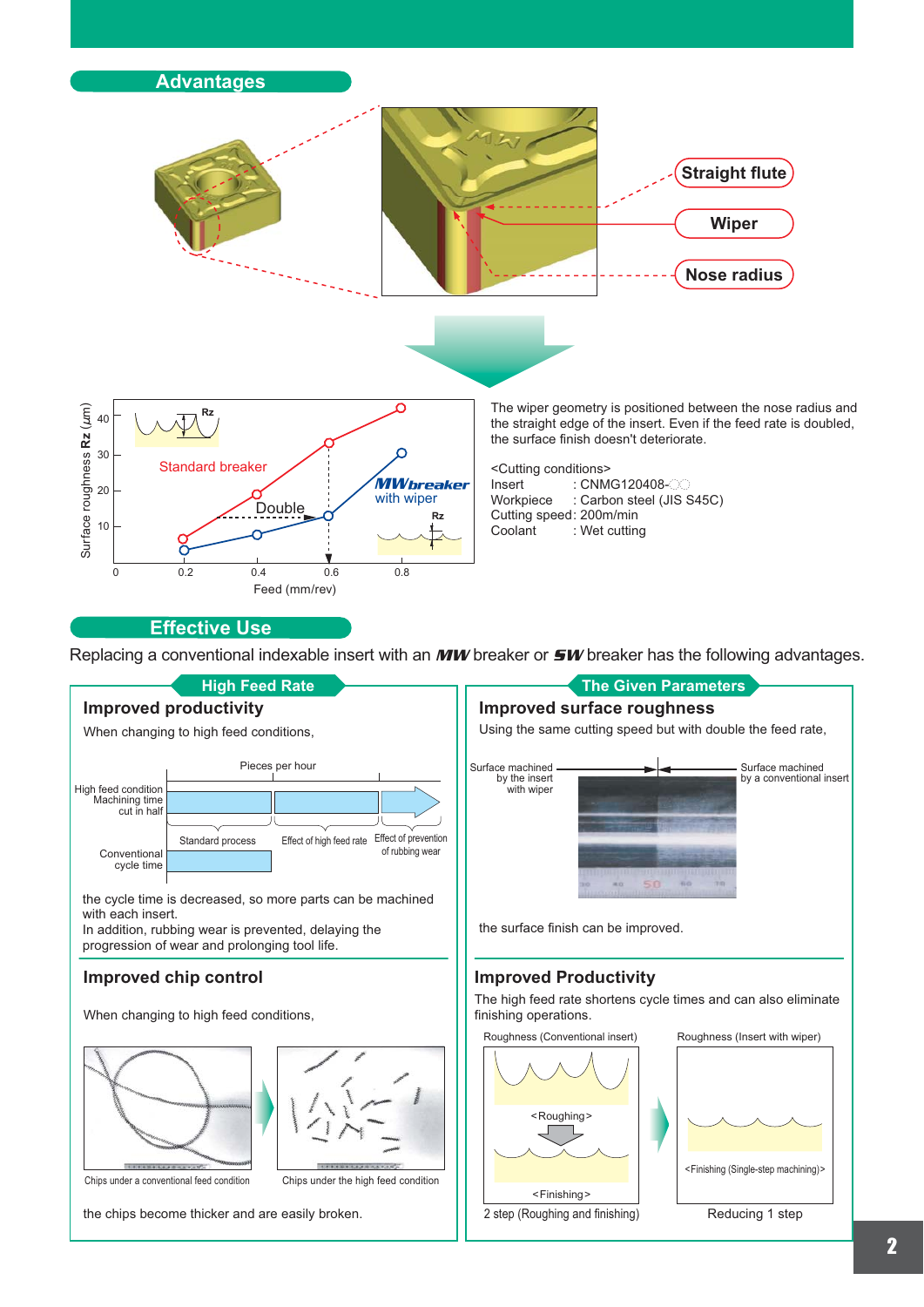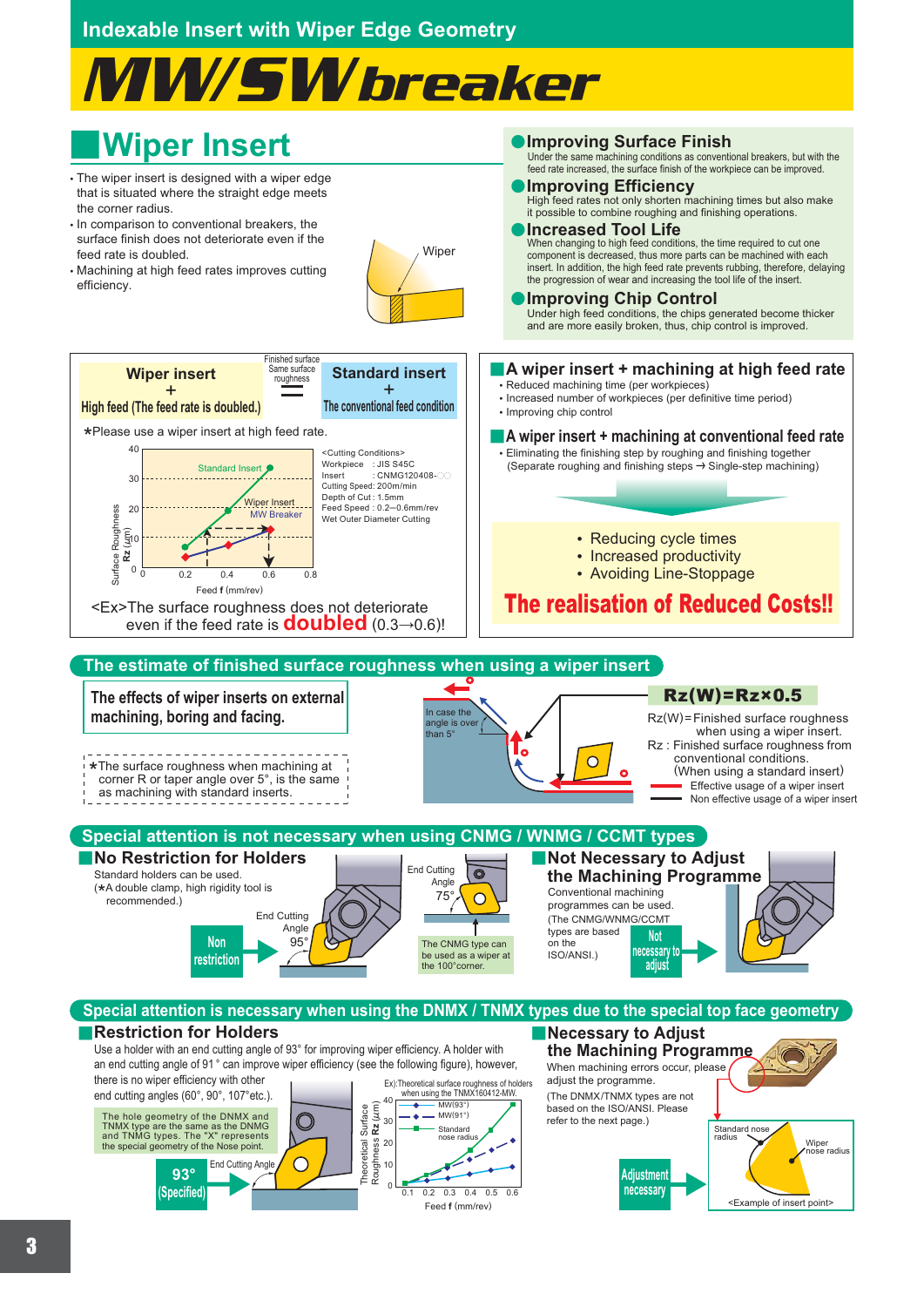### **Adjustment of machining programmes for DNMX / TNMX types**



Adjust the relief angle toward the normal line. A) Adjusting a Taper \*Necessary to maintain a correct taper.

Note) Adjust the angle toward the normal line in the case where the adjustment number is minus ( $\theta = 60^{\circ} - 70^{\circ}$ ) and is not machined completely.



#### **Classification**

|             |             |       |      |   |      |      |      |           | Taper Angle $\theta^{\circ}$ |      |      |      |           |         |           |    |
|-------------|-------------|-------|------|---|------|------|------|-----------|------------------------------|------|------|------|-----------|---------|-----------|----|
| Nose Radius | $-25 - -15$ | $-10$ | $-5$ | 0 | 5    | 10   | 15   | $20 - 35$ | 40                           | 45   | 50   | 55   | $60 - 65$ | 70      | $75 - 85$ | 90 |
| 1.2         | 0.04        | 0.03  | 0.01 | 0 | 0.02 | 0.03 | 0.04 | 0.05      | 0.04                         | 0.04 | 0.02 | 0.01 | $-0.01$   | 0       | 0.01      | 0  |
| 0.8         | 0.03        | 0.02  | 0.01 | 0 | 0.01 | 0.02 | 0.03 | 0.04      | 0.03                         | 0.03 | 0.02 |      | $-0.01$   | 0       | 0.01      | 0  |
| 0.4         | 0.02        | 0.01  | 0.01 | 0 | 0.01 | 0.01 | 0.02 | 0.02      | 0.02                         | 0.01 | 0.01 |      | $-0.01$   | $-0.01$ | 0         | 0  |

The number→+numbers:adjustment of relief angle, -numbers:adjustment of drive-in angle (mm)

**B) Adjusting a Corner R** \*Necessary to maintain a correct corner radius. Adjust the work diameter to the same as the taper to prevent over-cut.



**In correcting nose radius:**

**The Easy-to-correct Method** It is not necessary to adjust the machining programme, however, machining errors can occur within max.<br>The Easy-to-correct Method ±0.03mm due to correcting by an approximate number.

**Nose Radius Correction** Input the correction number of each nose radius.



Others) The value of correction is same for both DNMX and TNMX. Discriminate them by the size of nose radius.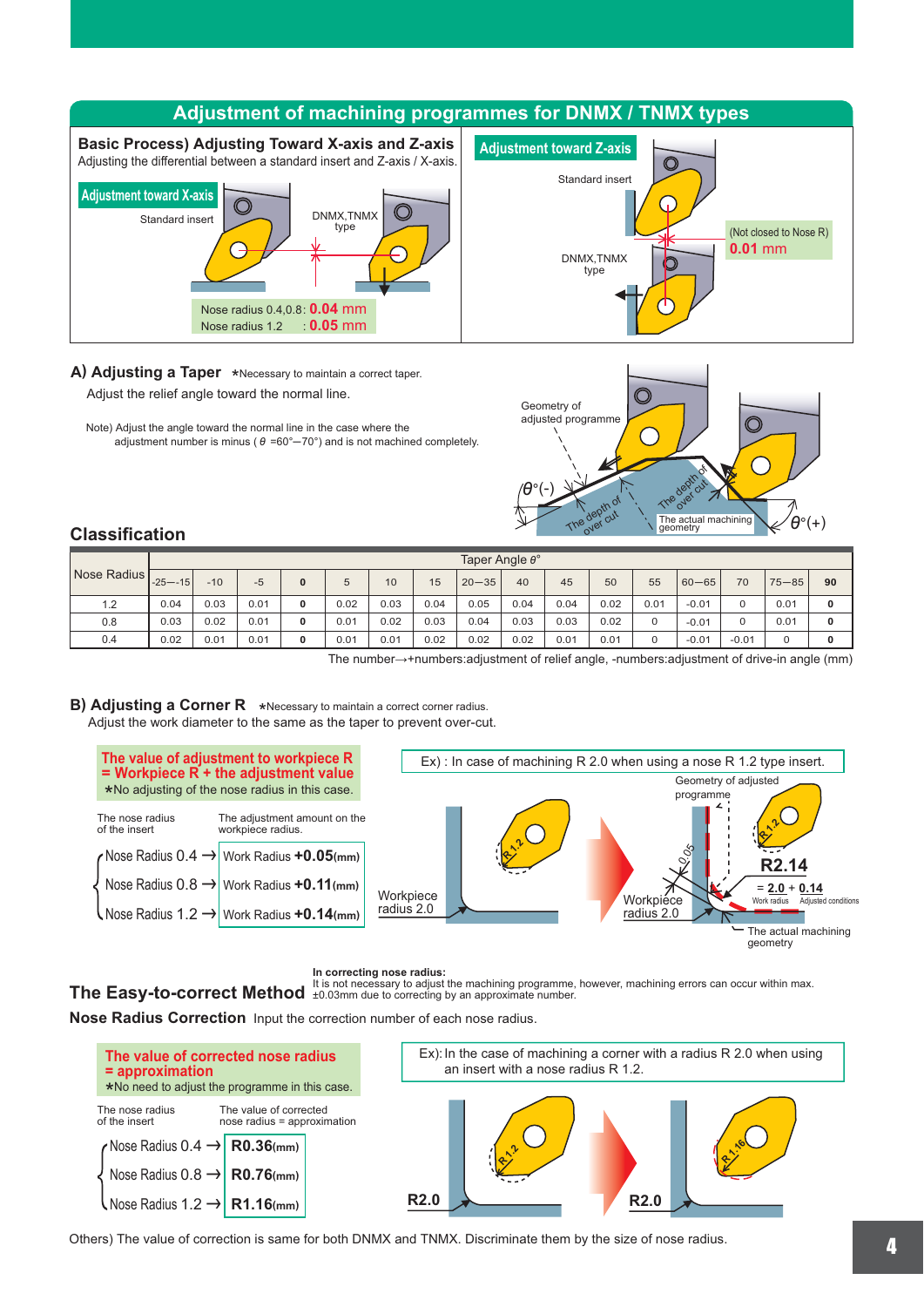# MW/SWbreaker

## a**Negative Inserts**

#### **Standard Inserts for MW Breaker**

|                                  |                      |                              |               |               | Coated                     |       |           |              |                | Dimensions (mm) |     |                |                                                |
|----------------------------------|----------------------|------------------------------|---------------|---------------|----------------------------|-------|-----------|--------------|----------------|-----------------|-----|----------------|------------------------------------------------|
| Shape                            | Order Number         | Class                        | <b>UE6005</b> | <b>UE6110</b> | 6020<br><b>JE6010</b><br>回 | C6010 | 7020<br>S | 5105<br>5115 | D <sub>1</sub> | S <sub>1</sub>  | Re  | D <sub>2</sub> | Geometry                                       |
| <b>MW</b> Breaker                | <b>CNMG120408-MW</b> | M $\bullet$                  |               | r             |                            |       |           |              | 12.7           | 4.76            | 0.8 | 5.16           | Re<br>∕Re                                      |
|                                  | 120412-MW            | $\mathsf{M} \bullet \bullet$ |               |               |                            |       |           |              | 12.7           | 4.76            | 1.2 | 5.16           | eD <sub>2</sub>                                |
| <b>Medium Cutting</b><br>(Wiper) |                      |                              |               |               |                            |       |           |              |                |                 |     |                | D <sub>1</sub><br>S <sub>1</sub><br>$80^\circ$ |
| <b>MW</b> Breaker                | <b>DNMX150408-MW</b> | M O                          |               |               |                            |       |           |              | 12.7           | 4.76            | 0.8 | 5.16           | Re                                             |
|                                  | 150412-MW            | M                            |               | 10            |                            |       |           |              | 12.7           | 4.76            | 1.2 | 5.16           | øD <sub>2</sub>                                |
| <b>Medium Cutting</b>            | 150608-MW            | MI <sup>o</sup>              |               |               |                            |       |           |              | 12.7           | 6.35            | 0.8 | 5.16           |                                                |
| (Wiper)                          | 150612-MW            | M                            |               |               |                            |       |           |              | 12.7           | 6.35            | 1.2 | 5.16           | $55^{\circ}$<br>D <sub>1</sub><br>$ S_1 $      |
| <b>MW</b> Breaker                | <b>TNMX160408-MW</b> | M $\bullet$                  |               |               |                            |       |           |              | 9.525          | 4.76            | 0.8 | 3.81           | $\angle$ Re                                    |
|                                  | 160412-MW            | M                            |               |               |                            |       |           |              | 9.525          | 4.76            | 1.2 | 3.81           |                                                |
| <b>Medium Cutting</b><br>(Wiper) |                      |                              |               |               |                            |       |           |              |                |                 |     |                | øD2<br>S <sub>1</sub><br>D <sub>1</sub>        |
| <b>MW</b> Breaker                | <b>WNMG060408-MW</b> | MO                           |               |               |                            |       |           |              | 9.525          | 4.76            | 0.8 | 3.81           | $80^\circ$                                     |
|                                  | 060412-MW            | M                            |               | IC :          |                            |       |           |              | 9.525          | 4.76            | 1.2 | 3.81           |                                                |
| <b>Medium Cutting</b>            | 080408-MW            |                              | MIOO          |               |                            |       |           |              | 12.7           | 4.76            | 0.8 | 5.16           | øDz<br>Ð                                       |
| (Wiper)                          | 080412-MW            | MOO                          |               |               |                            |       |           |              | 12.7           | 4.76            | 1.2 | 5.16           | Re<br>D <sub>1</sub><br>$ S_1 $                |

## **Standard Inserts for SW Breaker**

|                                 |                         |               |               | Coated    |           | Cermet                                                   |                | Dimensions (mm) |           |                |                                                  |
|---------------------------------|-------------------------|---------------|---------------|-----------|-----------|----------------------------------------------------------|----------------|-----------------|-----------|----------------|--------------------------------------------------|
| Shape                           | <b>Order Number</b>     | Class         | <b>UE6005</b> |           |           | UE6110<br>UE6010<br>US7020<br>UC5115<br>UX2525<br>NX3035 | D <sub>1</sub> | S <sub>1</sub>  | <b>Re</b> | D <sub>2</sub> | Geometry                                         |
| <b>SW</b> Breaker               | <b>CNMG120404-SW</b>    |               | MIOO          |           |           |                                                          | 12.7           | 4.76            | 0.4       | 5.16           | Re<br>Re                                         |
|                                 | 120408-SW               | <b>MO</b>     |               |           |           |                                                          | 12.7           | 4.76            | 0.8       | 5.16           |                                                  |
|                                 | 120412-SW<br><b>NEW</b> | M             |               | $\bullet$ | $\bullet$ | $\bullet$                                                | 12.7           | 4.76            | 1.2       | 5.16           | øD <sub>2</sub>                                  |
| <b>Light Cutting</b><br>(Wiper) |                         |               |               |           |           |                                                          |                |                 |           |                | D <sub>1</sub><br>S <sub>1</sub><br>$80^\circ$   |
| <b>SW</b> Breaker               | <b>DNMX150404-SW</b>    | $M$ $\bullet$ |               | lo.       | $\bullet$ |                                                          | 12.7           | 4.76            | 0.4       | 5.16           |                                                  |
|                                 | 150408-SW               |               | Mee           |           |           |                                                          | 12.7           | 4.76            | 0.8       | 5.16           | Re                                               |
|                                 | 150412-SW<br><b>NEW</b> | M             |               |           |           | $\bullet$                                                | 12.7           | 4.76            | 1.2       | 5.16           | Q,                                               |
|                                 | 150604-SW               |               | <b>MOO</b>    |           |           |                                                          | 12.7           | 6.35            | 0.4       | 5.16           |                                                  |
| <b>Light Cutting</b>            | 150608-SW               |               | MIOO          |           |           |                                                          | 12.7           | 6.35            | 0.8       | 5.16           | S <sub>1</sub><br>$55^{\circ}$<br>D <sub>1</sub> |
| (Wiper)                         | 150612-SW<br><b>NEW</b> | M             |               | O         |           | $\bullet$                                                | 12.7           | 6.35            | 1.2       | 5.16           |                                                  |
| <b>SW Breaker</b>               | <b>TNMX160404-SW</b>    | M IO          |               |           |           |                                                          | 9.525          | 4.76            | 0.4       | 3.81           | Re                                               |
|                                 | 160408-SW               |               | MIOO          |           |           |                                                          | 9.525          | 4.76            | 0.8       | 3.81           |                                                  |
|                                 |                         |               |               |           |           |                                                          |                |                 |           |                | øD <sub>2</sub>                                  |
| <b>Light Cutting</b><br>(Wiper) |                         |               |               |           |           |                                                          |                |                 |           |                | D <sub>1</sub><br>S1                             |
| <b>SW</b> Breaker               | <b>WNMG060404-SW</b>    | MO            |               |           | Ò         |                                                          | 9.525          | 4.76            | 0.4       | 3.81           | $80^\circ$                                       |
|                                 | 060408-SW               | M O           |               |           |           |                                                          | 9.525          | 4.76            | 0.8       | 3.81           |                                                  |
|                                 | 080404-SW               |               | MIOO          |           |           |                                                          | 12.7           | 4.76            | 0.4       | 5.16           | øDz<br>$\left(\cdot\right)$                      |
| <b>Light Cutting</b>            | 080408-SW               |               | MIOO          |           |           |                                                          | 12.7           | 4.76            | 0.8       | 5.16           | Re<br>S <sub>1</sub><br>D <sub>1</sub>           |
| (Wiper)                         | 080412-SW<br>NEW        | M             |               |           | $\bullet$ |                                                          | 12.7           | 4.76            | 1.2       | 5.16           |                                                  |

The hole geometry of the DNMX and TNMX type is the same as the DNMG and TNMG type. The "X" in the order number represents the special nose shape.

● : Inventory maintained. □ : Non stock, produced to order only.

[ **: Inventory maintained. To be replaced by new products.**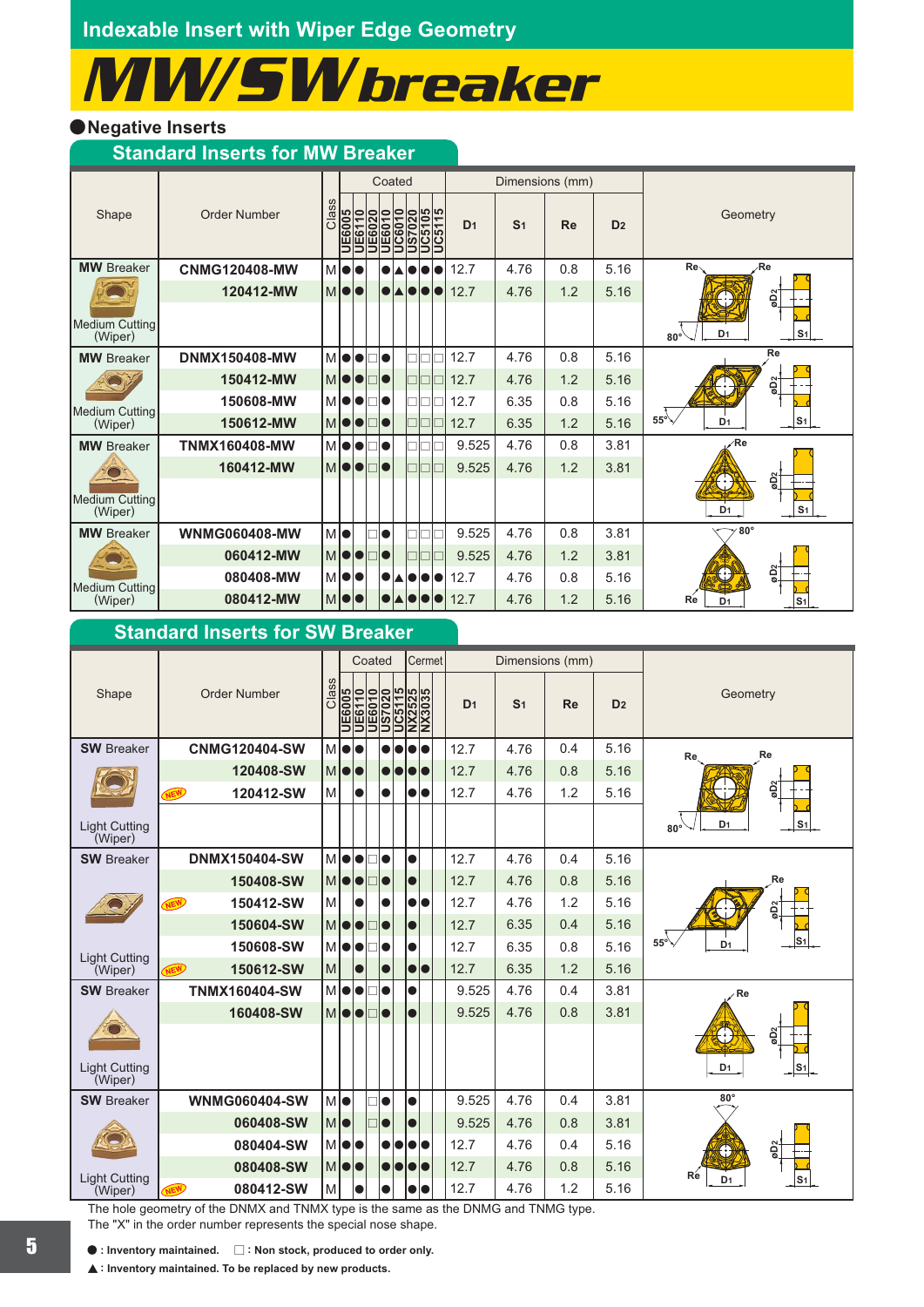#### a**Positive Inserts**

# **Standard Inserts for MW Breaker**

|                   |                      |            |      |                       |   |     | Coated Cermet Coated |                |                | Dimensions (mm) |                |                                                       |
|-------------------|----------------------|------------|------|-----------------------|---|-----|----------------------|----------------|----------------|-----------------|----------------|-------------------------------------------------------|
| Shape             | Order Number         | SS<br>Gä   | 6020 | $\circ$<br>$\epsilon$ | □ | ကြက | VP <sub>25</sub> N   | D <sub>1</sub> | S <sub>1</sub> | <b>Re</b>       | D <sub>2</sub> | Geometry                                              |
| <b>MW</b> Breaker | <b>CCMT060204-MW</b> | MOO        |      |                       |   |     |                      | 6.35           | 2.38           | 0.4             | 2.8            |                                                       |
|                   | 060208-MW            | MOO        |      |                       |   |     |                      | 6.35           | 2.38           | 0.8             | 2.8            | Re<br>Re<br>øD <sub>2</sub>                           |
|                   | 09T304-MW            | IM IO IO   |      |                       |   |     |                      | 9.525          | 3.97           | 0.4             | 4.4            |                                                       |
|                   | 09T308-MW            | MOO        |      |                       |   |     |                      | 9.525          | 3.97           | 0.8             | 4.4            |                                                       |
| Medium Cutting    | 120404-MW            | <b>MOO</b> |      |                       |   | 710 |                      | 12.7           | 4.76           | 0.4             | 5.5            | $\frac{ S_1 }{ S_2 }$<br>D <sub>1</sub><br>$80^\circ$ |
| (Wiper)           | 120408-MW            | MOOI       |      |                       |   |     |                      | 12.7           | 4.76           | 0.8             | 5.5            |                                                       |

# **Standard Inserts for SW Breaker**

|                          |                      |                           |    |        |    |                    | Coated Cermet Coated |                |                | Dimensions (mm) |                |                       |
|--------------------------|----------------------|---------------------------|----|--------|----|--------------------|----------------------|----------------|----------------|-----------------|----------------|-----------------------|
| Shape                    | Order Number         | ass                       | lo | ခြုပါပ |    | VP <sub>25</sub> N |                      | D <sub>1</sub> | S <sub>1</sub> | <b>Re</b>       | D <sub>2</sub> | Geometry              |
| <b>SW</b> Breaker        | <b>CCMT060202-SW</b> | IM OIO                    |    |        |    |                    |                      | 6.35           | 2.38           | 0.2             | 2.8            | Re<br>Re              |
|                          | 060204-SW            | <b>IMOOOO</b>             |    |        |    |                    |                      | 6.35           | 2.38           | 0.4             | 2.8            | øD <sub>2</sub>       |
|                          | 09T302-SW            | $ M  \bullet   \bullet  $ |    |        | ٦O |                    |                      | 9.525          | 3.97           | 0.2             | 4.4            |                       |
|                          | 09T304-SW            | IM OOL                    |    |        | nc |                    |                      | 9.525          | 3.97           | 0.4             | 4.4            | D <sub>1</sub>        |
| Light Cutting<br>(Wiper) |                      |                           |    |        |    |                    |                      |                |                |                 |                | $ S_1 $<br>$80^\circ$ |

## **Recommended Cutting Conditions**

#### **MW Breaker (Negative Inserts)**

|   | <b>Work Material</b>   | <b>Hardness</b>         | Grade         | <b>Cutting Speed</b><br>(m/min) |
|---|------------------------|-------------------------|---------------|---------------------------------|
| P |                        |                         | <b>UE6005</b> | 330 (235-430)                   |
|   |                        |                         | <b>UE6010</b> | 310 (230 - 390)                 |
|   | Mild Steel             | $<$ 180HB               | <b>UE6110</b> | 310 (230 - 390)                 |
|   |                        |                         | <b>UE6020</b> | 200 (155 - 250)                 |
|   |                        |                         | <b>US7020</b> | 200 (155 - 250)                 |
|   |                        |                         | <b>UE6005</b> | 250 (175 - 325)                 |
|   | Carbon Steel           | 180-280HB               | <b>UE6010</b> | 210 (150 - 260)                 |
|   | <b>Alloy Steel</b>     |                         | <b>UE6110</b> | 210 (150 - 260)                 |
|   |                        |                         | <b>UE6020</b> | 170 (125 - 205)                 |
| M | <b>Stainless Steel</b> | 180-220HB               | <b>US7020</b> | $170(95-245)$                   |
| K |                        | <b>Tensile Strength</b> | <b>UC5105</b> | 240 (165 - 305)                 |
|   | Cast Iron              | $\leq$ 350MPa           | <b>UC5115</b> | $230(160-295)$                  |

#### **MW Breaker (Positive Inserts)**

|                         | <b>Work Material</b>               | <b>Hardness</b>                          | Grade         | <b>Cutting Speed</b><br>(m/min) |
|-------------------------|------------------------------------|------------------------------------------|---------------|---------------------------------|
| P                       |                                    |                                          | <b>UE6020</b> | 160 (120 - 195)                 |
|                         | Mild Steel                         | $<$ 180HB                                | NX2525        | 160 (130 - 185)                 |
|                         |                                    |                                          | <b>VP25N</b>  | 200 (155 - 245)                 |
|                         |                                    |                                          | <b>UE6020</b> | $130(100 - 165)$                |
|                         | Carbon Steel<br><b>Alloy Steel</b> | 180-280HB                                | <b>NX2525</b> | $120(95-135)$                   |
|                         |                                    |                                          | <b>VP25N</b>  | 150 (115 - 180)                 |
| lм                      | <b>Stainless Steel</b>             | 180-220HB                                | <b>US7020</b> | $140(75-195)$                   |
| $\overline{\mathsf{K}}$ | Cast Iron                          | <b>Tensile Strength</b><br>$\leq$ 350MPa | <b>UC5115</b> | 180 (130 - 235)                 |

#### SW Breaker (Negative Inserts)

|   | <b>Work Material</b>   | <b>Hardness</b>                          | Grade         | <b>Cutting Speed</b><br>(m/min) |
|---|------------------------|------------------------------------------|---------------|---------------------------------|
| P |                        |                                          | <b>UE6005</b> | 370 (260-470)                   |
|   |                        |                                          | <b>UE6010</b> | 340 (250 - 430)                 |
|   | Mild Steel             |                                          | <b>UE6110</b> | 340 (250-430)                   |
|   |                        | $<$ 180HB                                | <b>US7020</b> | 230 (170 - 280)                 |
|   |                        |                                          | <b>NX2525</b> | 220 (185 - 260)                 |
|   |                        |                                          | NX3035        | 210 (175 - 250)                 |
|   |                        |                                          | <b>UE6005</b> | 280 (195 - 335)                 |
|   | Carbon Steel           | 180-280HB                                | <b>UE6110</b> | 230 (170 - 285)                 |
|   | <b>Alloy Steel</b>     |                                          | <b>NX2525</b> | 160 (135 - 190)                 |
|   |                        |                                          | NX3035        | $160(130-180)$                  |
| M | <b>Stainless Steel</b> | 180-220HB                                | <b>US7020</b> | 190 (105-270)                   |
| K | Cast Iron              | <b>Tensile Strength</b><br>$\leq$ 350MPa | <b>UC5115</b> | 250 (175 - 325)                 |

#### **G** SW Breaker (Positive Inserts)

|    | <b>Work Material</b>               | <b>Hardness</b>                          | Grade         | <b>Cutting Speed</b><br>(m/min) |
|----|------------------------------------|------------------------------------------|---------------|---------------------------------|
| P  |                                    |                                          | <b>UE6020</b> | 190 (145-240)                   |
|    | Mild Steel                         | $<$ 180HB                                | <b>NX2525</b> | 190 (160 - 225)                 |
|    |                                    |                                          | <b>VP25N</b>  | 240 (190-295)                   |
|    |                                    |                                          | <b>UE6020</b> | 160 (125 - 200)                 |
|    | Carbon Steel<br><b>Alloy Steel</b> | 180-280HB                                | <b>NX2525</b> | $140(115 - 165)$                |
|    |                                    |                                          | <b>VP25N</b>  | 180 (140-220)                   |
| lM | <b>Stainless Steel</b>             | 180-220HB                                | <b>US7020</b> | $170(95-235)$                   |
| K  | Cast Iron                          | <b>Tensile Strength</b><br>$\leq$ 350MPa | <b>UC5115</b> | 220 (155 - 285)                 |